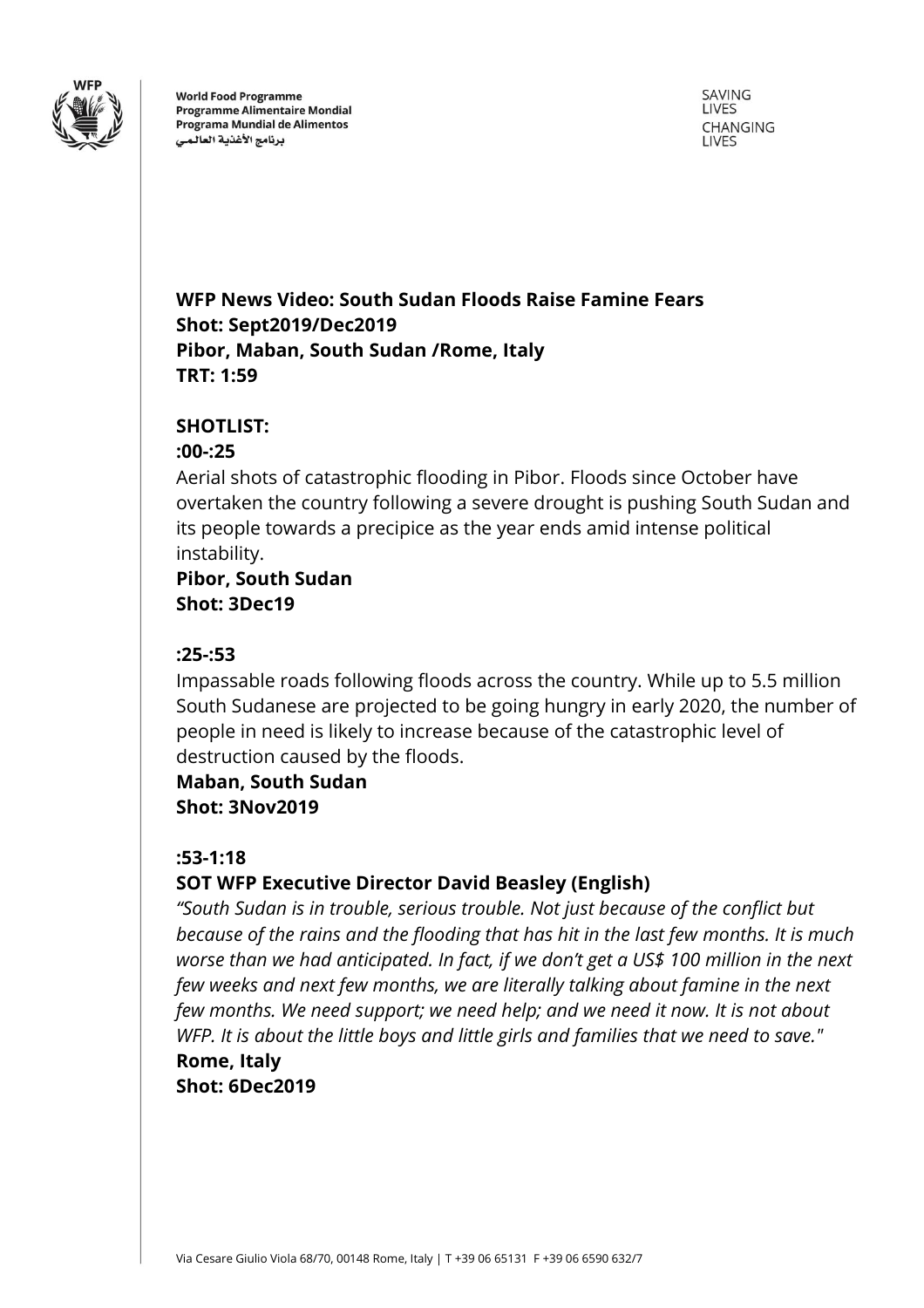

#### **1:18-1:59**

WFP Food distributions to displaced families and host communities stranded in remote locations. Families receive cereals, vegetable oil, pulses and salt while malnourished pregnant, nursing mothers and children under five receive nutritional support. WFP reaches a total of 7,000 people in Thaker.

**Thaker, South Sudan Shot: 1Oct2019**

## **WFP News Release**

12 December 2019

# **SOUTH SUDAN HUNGER DEEPENS DUE TO DROUGHT, FLOODS AND UNCERTAIN POLITICAL FUTURE**

**ROME/JUBA** – The United Nations World Food Programme (WFP) is in a race against time to mobilize vital funds to feed millions of people in South Sudan as hunger advances on a population in dire need of humanitarian assistance. Catastrophic flooding over recent months is pushing the country and its people towards a precipice as the year ends amid intense political instability.

Up to 5.5 million South Sudanese are projected to be going hungry in early 2020 – according to forecasts from the last food security data prepared by Government and United Nations experts<sup>1</sup>. The number of people in need is likely to increase because of the catastrophic level of destruction caused by floods since October following a drought that hammered parts of the country earlier in the year.

"With all the catastrophes around the world, the last thing we need is another," said WFP Executive Director David Beasley. "We know the problems that we've been having in South Sudan, but the rains and the floods have led to a national disaster and are much worse than anyone could have anticipated."

 $\overline{a}$ 

<sup>1</sup> Integrated Food Security Phase Classification September 2019